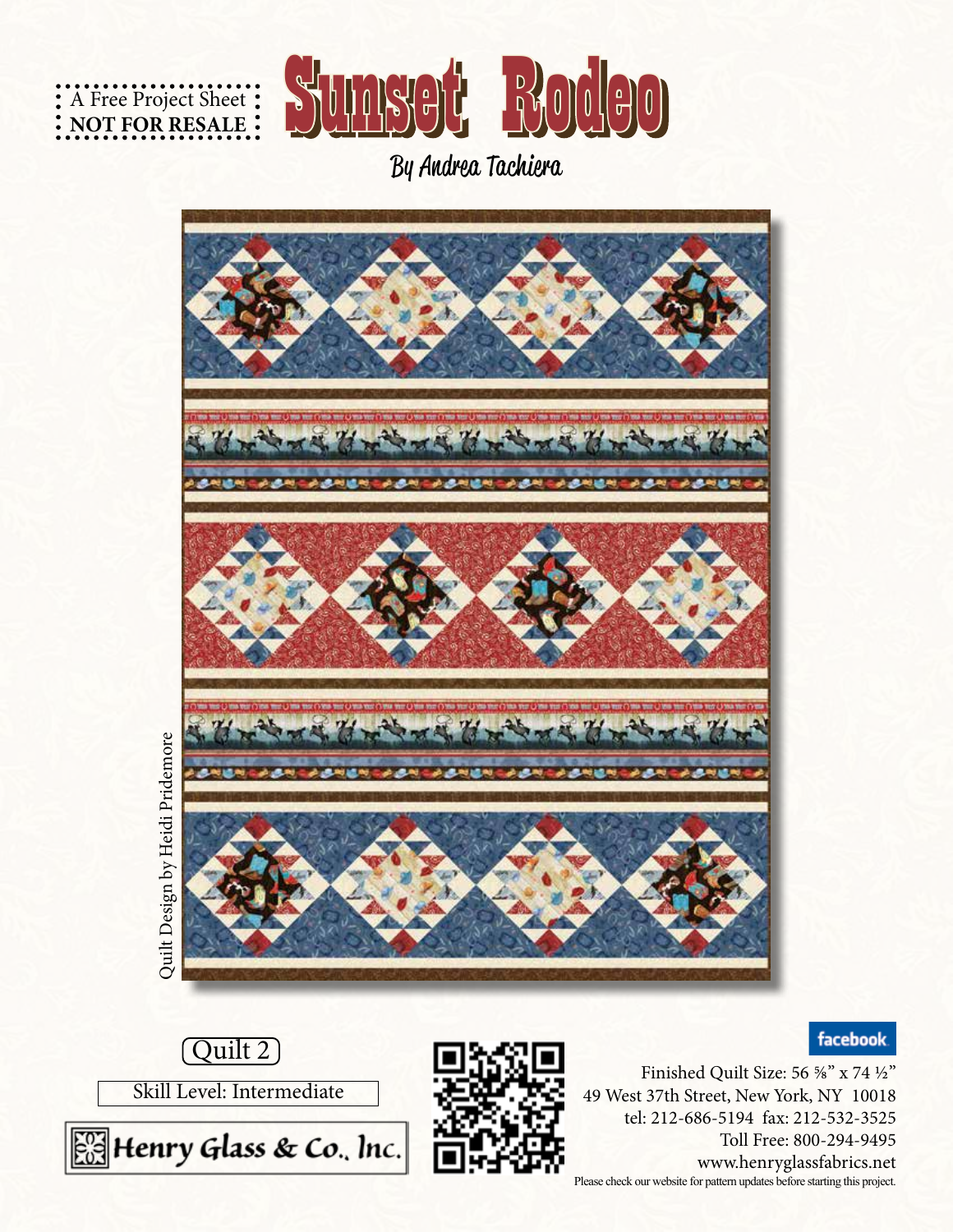# SUNSET RODEO

### Fabrics in the Collection



Small Rodeo Blocks Multi – 9147-33



Tossed Riding Broncos Blue – 9151-11



Monotone Western Motifs Blue – 9154-77



Monotone Texture Brown – 9155-33

Select Fabric from Folio Basics



Tossed Cowboy Hats Beige – 9148-44



Tossed Riding Broncos  $Brown - 9151 - 33$ 



Monotone Western Motifs Red – 9154-88



Monotone Texture Beige – 9155-44



Spruce 7755-74



Flying Eagles Light Blue  $-9149-11$ 



Rodeo Novelty Stripe Multi –  $9152 - 38$ 



Bandana Allover Paisley Red – 9150-88



Tossed Cowboy Boots Brown –  $91\overline{5}3 - 33$ 



Western Panel Multi – 9156P-33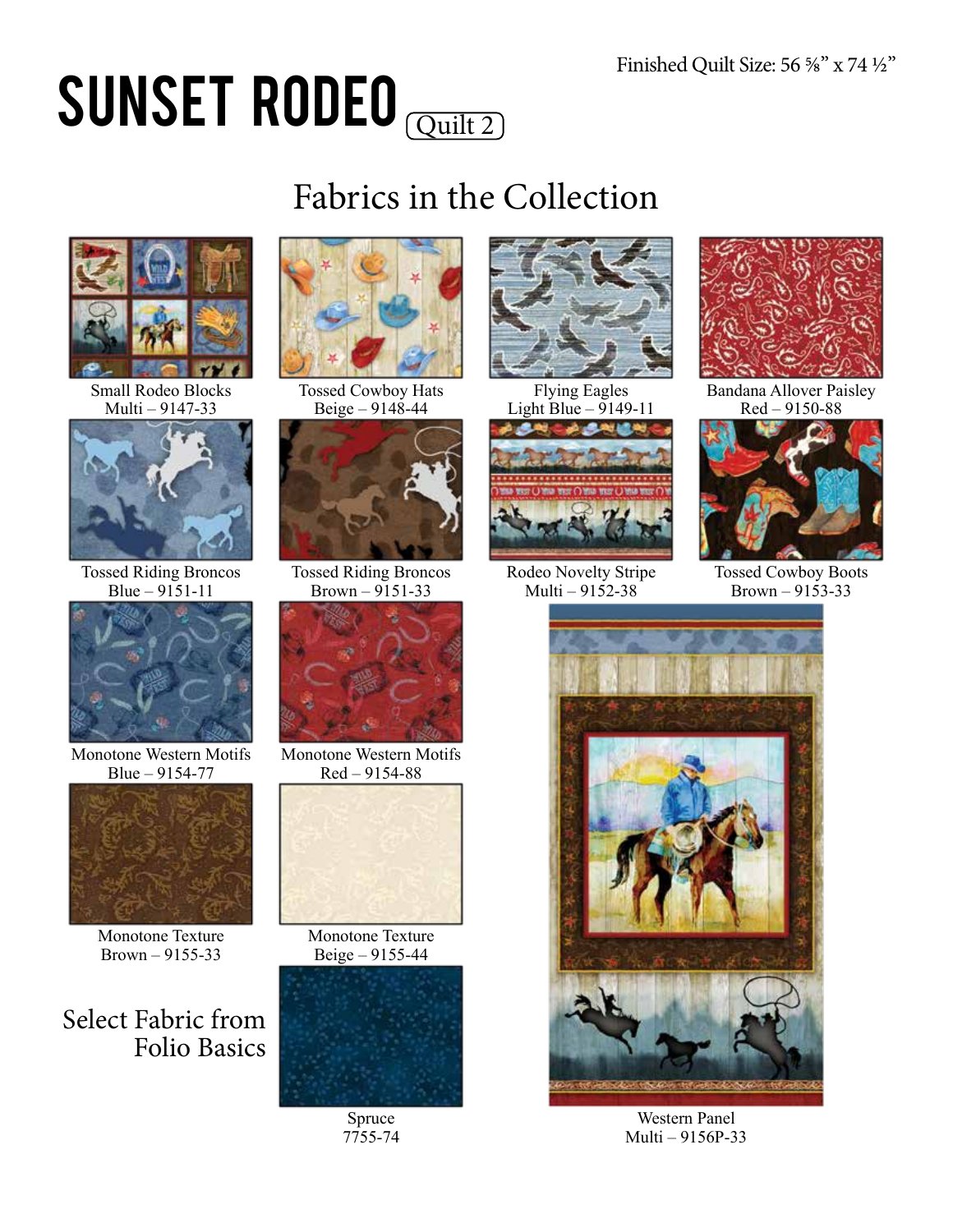## SUNSET RODEO **COULD** Page 1

#### **Materials**

| $\frac{1}{4}$ yard   | Tossed Cowboy Boots - Brown (A)                           | 9153-33  |
|----------------------|-----------------------------------------------------------|----------|
| $\frac{1}{4}$ yard   | Tossed Cowboy Hats - Beige (B)                            | 9148-44  |
| $1\frac{1}{2}$ yards | Monotone Texture - Beige (C)                              | 9155-44  |
| $\frac{1}{4}$ yard   | Flying Eagles - Light Blue (D)                            | 9149-11  |
| $\frac{2}{3}$ yard   | Bandana Allover Paisley - Red (E)                         | 9150-88  |
| $1\frac{1}{4}$ yards | Monotone Western Motifs - Blue (F) 9154-77                |          |
| $\frac{1}{8}$ yard   | Monotone Western Motifs - Red (G)                         | 9154-88  |
| 1 yard               | Monotone Texture - Brown (H)                              | 9155-33* |
| $1\frac{2}{3}$ yards | Rodeo Novelty Stripe - Multi (I)                          | 9152-38  |
|                      | 4 <sup>3</sup> /4 yards Small Rodeo Blocks - Multi (Back) | 9147-33  |

\*Includes binding

#### **Cutting Instructions**

*Please note: All strips are cut across the width of fabric (WOF) from selvage to selvage edge unless otherwise noted.*

### **From the Tossed Cowboy Boots - Brown (A), cut:**

• (1)  $6\frac{1}{2}$ " x WOF strip. Sub-cut (6)  $6\frac{1}{2}$ " squares.

#### **From the Tossed Cowboy Hats - Beige (B), cut:**

• (1) 6  $\frac{1}{2}$ " x WOF strip. Sub-cut (6) 6  $\frac{1}{2}$ " squares.

### **From the Monotone Texture - Beige (C), cut:**

• (6)  $2\frac{7}{8}$ " x WOF strips. Sub-cut (72)  $2\frac{7}{8}$ " squares. • (2)  $2\frac{1}{2}$ " x WOF strips. Sub-cut (24)  $2\frac{1}{2}$ " squares. • (14)  $1\frac{1}{2}$ " x WOF strips. Sub-cut (10)  $1\frac{1}{2}$ " x 57  $\frac{1}{8}$ " strips.

### **From the Flying Eagles - Light Blue (D), cut:**

• (2)  $2\frac{7}{8}$ " x WOF strips. Sub-cut (24)  $2\frac{7}{8}$ " squares.

#### **From the Bandana Allover Paisley - Red (E), cut:**

- (1) 15  $\frac{3}{8}$ " x WOF strip. Sub-cut (2) 15  $\frac{3}{8}$ " squares and (2)  $7\frac{5}{8}$ " squares. Cut the 15  $\frac{3}{8}$ " squares across both diagonals to make (8) 15 ⅜" triangles. *Note: You will only use (6) 15 ⅜" triangles.* Cut the 7 ⅝" squares across (1) diagonal to make  $(4)$  7  $\frac{5}{8}$ " triangles.
- (2)  $2\frac{7}{8}$  x WOF strips. Sub-cut (24)  $2\frac{7}{8}$  squares.

#### **From the Monotone Western Motifs - Blue (F), cut:**

- (2) 15  $\frac{3}{8}$ " x WOF strips. Sub-cut (3) 15  $\frac{3}{8}$ " squares and (4)  $7\frac{5}{8}$ " squares. Cut the 15  $\frac{3}{8}$ " squares across both diagonals to make (12) 15  $\frac{3}{8}$ " triangles. Cut the 7  $\frac{5}{8}$ " squares across (1) diagonal to make (8)  $7\frac{5}{8}$ " triangles.
- (2)  $2\frac{7}{8}$ " x WOF strips. Sub-cut (24)  $2\frac{7}{8}$ " squares.
- (1)  $2\frac{1}{2}$ " x WOF strip. Sub-cut (12)  $2\frac{1}{2}$ " squares.

### **From the Monotone Western Motifs - Red (G), cut:**

• (1)  $2 \frac{1}{2}$ " x WOF strip. Sub-cut (12)  $2 \frac{1}{2}$ " squares.

#### **From the Monotone Texture - Brown (H), cut:**

- (9) 1 ½" x WOF strips. Sew the strips together end to end with diagonal seams and cut (6)  $1\frac{1}{2}$ " x 57  $\frac{1}{8}$ " strips. • (7)  $2\frac{1}{2}$ " x WOF strips for the binding.
- 

#### **From the Rodeo Novelty Stripe - Multi (I), cut:**

• (2)  $8\frac{1}{2}$ " x 57  $\frac{1}{8}$  Length of Fabric (LOF) strips.

**From the Small Rodeo Blocks - Multi (Backing), cut:**

• (2) 83" x WOF strips for the backing. Sew the strips together and trim to make the 65" x 83" back.

#### **Block Assembly**

#### *Note: The arrows in figures represent the fabric print direction. Pay attention to the fabric and unit orientations when assembling the various components.*

1. Place (1) 2  $\frac{7}{8}$ " Fabric F square on top of (1) 2  $\frac{7}{8}$ " Fabric C square, right sides together. Draw a line across the diagonal of the top square (Fig. 1). Sew ¼" away from each side of the drawn diagonal line (Fig. 1). Cut the (2) squares apart on the drawn diagonal line (Fig. 2) to make (2) halfsquare triangles. Trim the half-square triangles to measure  $2\frac{1}{2}$ " square to make (2) Unit 1 squares (Fig. 3). Repeat to make (48) Unit 1 squares total.



2. Repeat Step 1 and refer to Figures 4-5 for fabric identification, placement and orientation to make (48) Unit 2 squares and (48) Unit 3 squares.



3. Sew together (1)  $2\frac{1}{2}$ " Fabric C square, (1) Unit 3 square, (1) Unit 2 square, (1) Unit 1 square and (1)  $2 \frac{1}{2}$ " Fabric G square, in that order from left to right, to make the top row. Repeat to make the bottom row. Sew together (1) Unit 3 square, (1) Unit 2 square and (1) Unit 1 square, in that order from top to bottom, to make (1) side border. Repeat to make a second right border.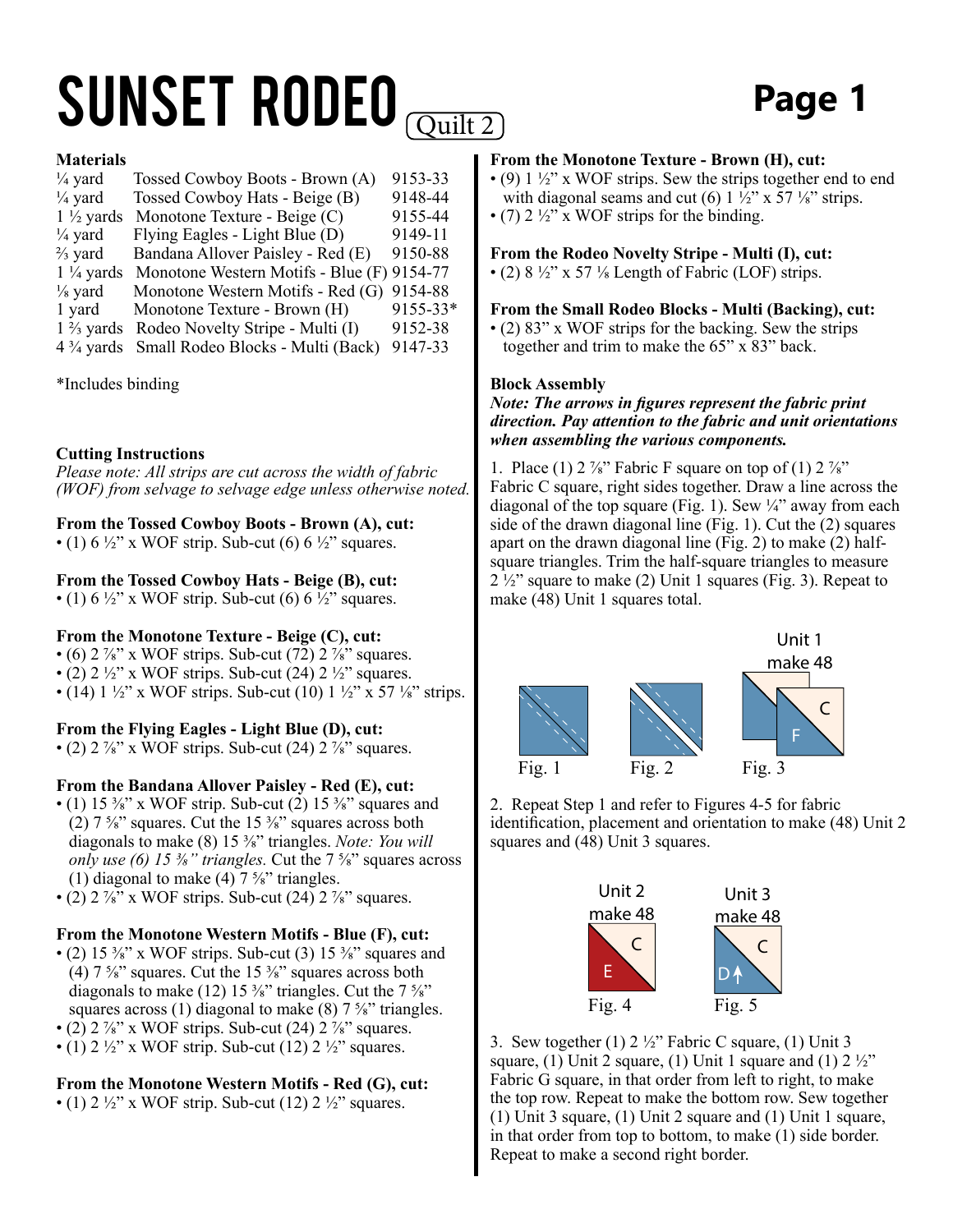## SUNSET RODEO *Quilt 2* Page 2

4. Sew (1) side border to each side of (1)  $6\frac{1}{2}$ " Fabric A square. Sew the top border and bottom border to the top and to the bottom of the Fabric A square to make (1) Block One square (Fig. 6).

5. Repeat Steps 3-4 to make (6) Block One squares total.



6. Repeat Steps 3-4 and refer to Figure 7 for fabric/ component identifications placement and orientation to make (6) Block Two squares.



7. Sew (1) 7 ⅝" Fabric F triangle to the left side and top of (1) Unit 1 square. Sew (1) 15  $\frac{3}{8}$ " Fabric F triangle to the right side of the Unit 1 square to make Row One (Fig. 8).

8. Sew 15 ⅜" Fabric F triangle to each side of (1) Block Two square to make Row Two. Repeat to make Row Three (Fig. 8).

9. Sew (1)  $7\frac{5}{8}$ " Fabric F triangle to the right side and bottom of (1) Unit 1 square. Sew (1) 15  $\frac{3}{8}$ " Fabric F triangle to the left side of the Unit 1 square to make Row Four (Fig. 8).

10. Sew the (4) Rows from Steps 7-9 to make (1) Unit 4 strip. Repeat to make a second Unit 4 strip (Fig. 8).

11. Repeat Steps 7-10 and refer to Figure 9 for fabric/ component identification, placement and orientation to make (1)  $7\frac{5}{8}$ " x 57  $\frac{1}{8}$ " Unit 5 strip.



Fig. 9